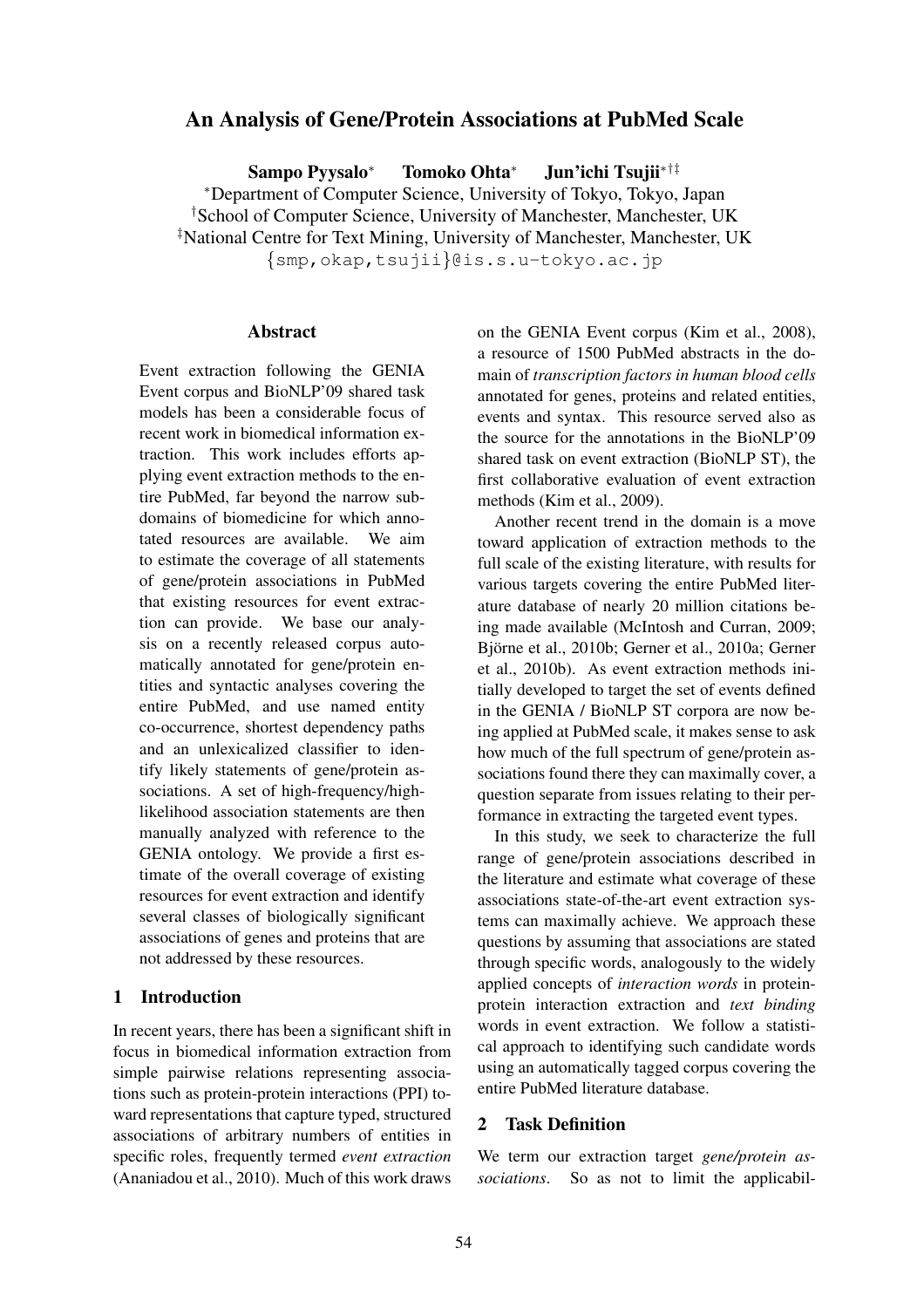ity of our results, we define our target entities ("genes/proteins") broadly. The specific definition of this entity type is provided by the GENETAG corpus annotation (Tanabe et al., 2005) on which the applied automatic tagger is trained. GENE-TAG annotates a single class of gene/protein entities that encompasses genes and gene products as well as related entities such as domains, promoters, and complexes. This inclusiveness permits the identification of associations between more than only the gene and gene product entities included in the GENIA / BioNLP ST annotation (Ohta et al., 2009).

We also intend "associations" broadly, understanding it to encompass direct PPI-type interactions as well as experimental findings suggesting them, as pursued in the BioCreative PPI tasks (Krallinger et al., 2007), BioNLP-style events ("things that happen") such as *expression* and *localization*, as well as *static relations* in the sense of (Pyysalo et al., 2009), associations such as *partof* that hold between entities without necessarily implying change. Indeed, while we take "association" to exclude properties and states that involve only a single entity, we do not set other specific constraints, following instead a loose biologically motivated definition that can be characterized informally as "any association between genes, gene products, or related entities that is of biological interest."

We note that while our aims and approach share a number of features with tasks such as proteinprotein interaction extraction, they differ in focus on statements of association (as opposed to the entities stated to be associated) and in that we do not aim to find *instances* of the expressions of interest with high recall, but rather identify association *types*. Due to the large scale of the PubMed corpus it is possible to pursue an approach that only considers a small, high-reliability portion of the available data (discarding most instances) and still finds associations of interest. Thus, instead of instancelevel recall, we pay particular attention to not introducing overt bias e.g. toward particular forms of expression so as to be able to use the result to estimate relative frequencies of the associations in the full corpus.

#### 3 Corpus resources

This study is based on the 2009 distribution of the full PubMed literature database, encompassing approximately 18 million citations of biomedical domain scientific articles. For the analysis of this data, we make use of the Turku PubMed Scale (TPS) corpus (Björne et al., 2010b), an automatically annotated corpus covering the entire PubMed. Note that while the original focus of the corpus is on BioNLP-style events, we do not use these annotations. Instead, we make use of the automatically identified sentence boundaries, named entities, and the syntactic analyses, briefly presented in the following.

All PubMed documents in the TPS corpus were initially processed with the GENIA sentence splitter with simple heuristic post-processing to correct some errors from the machine learning-based splitter.<sup>1</sup> The sentence splitter is estimated to achieve an F-score of 99.7% on the GENIA corpus. Gene/protein named entities were tagged in all sentences using the BANNER named entity recognition system (Leaman and Gonzalez, 2008) trained on the GENETAG corpus and thus reflect its inclusive definition of gene/protein. The release of BANNER applied to tag the TPS corpus was reported to achieve 86.4% F-score on the GENE-TAG corpus, and an evaluation on a random sample of tagged entities in TPS data found 87% precision (Björne et al.,  $2010a$ ), suggesting that the tagger generalizes well to the whole PubMed.

Finally, the TPS corpus distribution includes syntactic analyses for all sentences in which at least one named entity has been tagged.<sup>2</sup> Parses were produced using the McClosky-Charniak parser, a version of the Charniak-Johnson parser (Charniak and Johnson, 2005) adapted to the biomedical domain. The parser has shown stateof-the-art performance in recent intrinsic (Mc-Closky and Charniak, 2008) and extrinsic (Miwa et al., 2010) evaluations. The McClosky-Charniak parser produces constituency (phrase structure) analyses in the Penn Treebank scheme, with Penn part-of-speech tags. In addition to the these analyses, dependency analyses in the Stanford Dependency (SD) scheme (de Marneffe and Manning, 2008), created from the constituency analyses by automatic conversion using the using the Stanford parser tools<sup>3</sup> are provided in the TPS corpus.

<sup>1</sup> http://www-tsujii.is.s.u-tokyo.ac.jp/∼y-matsu/geniass/

<sup>&</sup>lt;sup>2</sup>Sentences not containing entities are not parsed as parsing was the most computationally intensive part of the automatic corpus annotation and the system could only extract events from sentences with entities.

<sup>3</sup> http://nlp.stanford.edu/software/lex-parser.shtml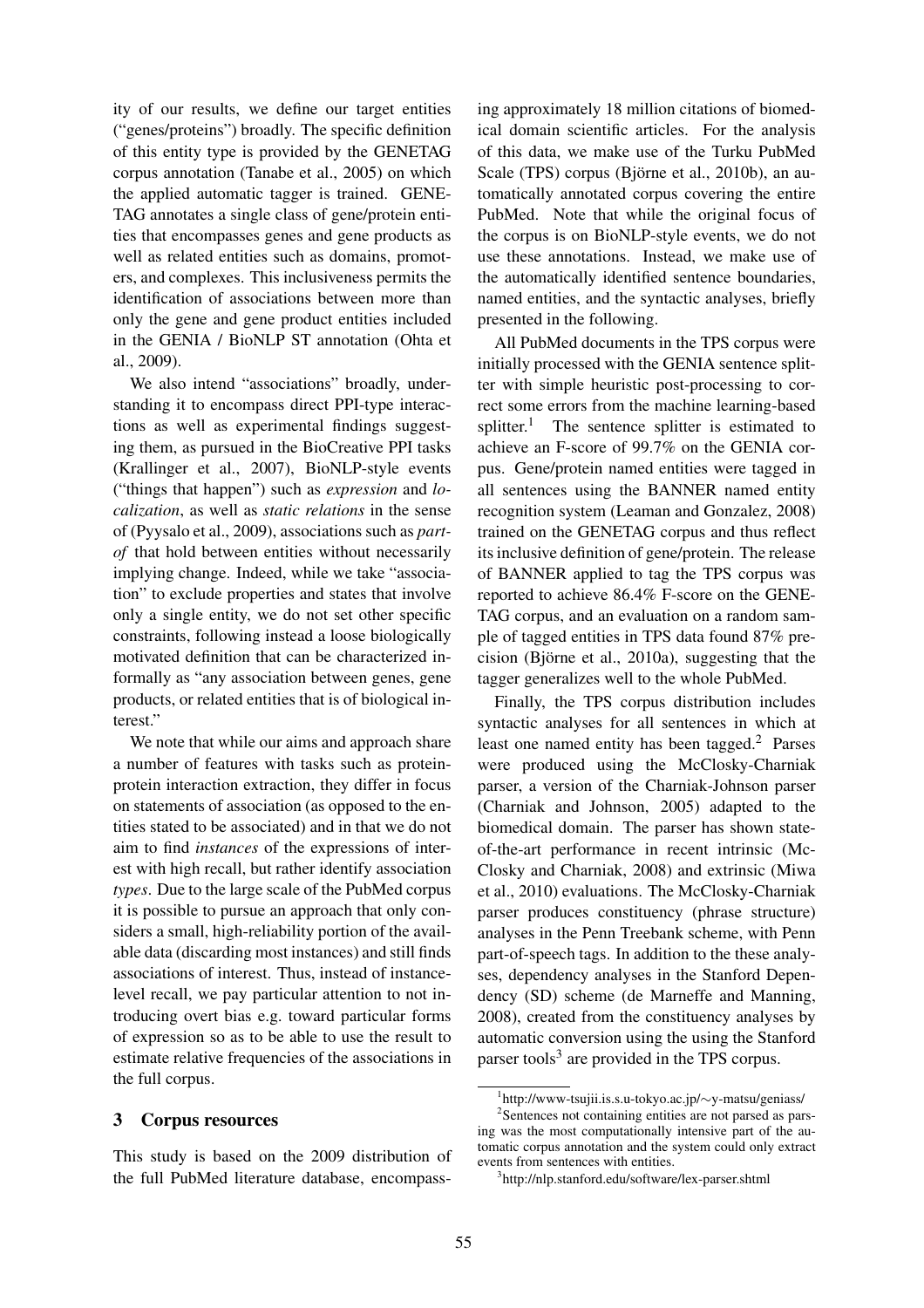| Word      | Frequency |
|-----------|-----------|
| patients  | 8728330   |
| cells     | 5384960   |
| results   | 4175016   |
| study     | 4149760   |
| treatment | 3436331   |
| cell      | 3230831   |
| activity  | 2763031   |
| group     | 2635275   |
| protein   | 2553732   |
| effect    | 2457417   |

Table 1: Most frequent words in PubMed.

# 4 Identification of Gene/Protein **Associations**

In this section, we present our approach to identifying statements of gene/protein associations through an extended analysis of word statistics in PubMed.

## 4.1 Overall Statistics

As expected for a corpus of English, the most frequent words in PubMed are prepositions, determiners, conjunctions and forms of the copula ("is") and, if non-word tokens are included, punctuation. In this work, we focus on content words, filtering closed class words and non-words and applying a basic stopword list including the PubMed stopword list. Table 1 shows the most frequent such words in PubMed.<sup>4</sup> The distribution suggests that medical topics dominate biomolecular ones overall, with e.g. the word "patients" occurring more than three times as often as the word "protein". Although general expressions such as "activity" and "effect" can be used to describe protein associations, the most frequent words contains no word specific to protein associations.

#### 4.2 Gene/Protein Mentions

The automatic tagging for mentions of gene/protein-related named entities in the TPS corpus covers a total of 36.4 million gene/protein mentions in 5.4 million documents, approximately 30% of all PubMed citations. These annotations allow focus on texts likely relevant to gene/protein associations. Here, as we are interested in particular in texts describing associations between two or more gene/protein related entities, we apply a focused selection, picking only those individual

| Word       | Frequency |
|------------|-----------|
| cells      | 1455897   |
| protein    | 1057920   |
| expression | 923002    |
| activity   | 753521    |
| cell       | 750293    |
| gene       | 704434    |
| receptor   | 641766    |
| human      | 635468    |
| levels     | 603117    |
| factor     | 518676    |

Table 2: Most frequent words in sentences containing two or more gene/protein entity mentions in PubMed.

sentences in which two or more mentions cooccur. While this excludes associations in which the entities occur in different sentences, their relative frequency is expected to be low: for example, in the BioNLP ST data, all event participants occurred within a single sentence in 95% of the targeted biomolecular event statements. In the TPS data, there are 9.0 million sentences with at least two tagged entities. These sentences contain 25.4 million entity mentions; approximately 70% of the total number.

Table 2 shows the most frequent words in sentences with at least two tagged protein mentions. The list suggests that this simple selection is sufficient to identify a subset of PubMed where biomolecular topics are prominent: both "protein" and "expression" appear ranked near the top.

## 4.3 Dependency Paths

The TPS corpus contains both constituency and dependency analyses of sentence syntax. While both forms of representation arguably capture largely the same information, dependency representations have been argued to make the relevant syntactic relations more immediately accessible and have been successfully employed in many recent domain information extraction approaches, frequently in conjunction with the use of the *shortest dependency path* between two entities to discover stated associations (see e.g. (Bunescu and Mooney, 2005; Fundel et al., 2007; Miwa et al., 2009; Björne et al., 2009)).

Here, we follow the assumption that when two entities are stated to be associated in some way, the most important words expressing their association will typically be found on the shortest dependency path connecting the two entities (cf. the *shortest path hypothesis* of (Bunescu and Mooney, 2005)) The specific dependency representation ap-

<sup>4</sup> For this and other word statistics in this section, basic tokenization separating punctuation from words and lowercasing has been applied but stemming or lemmatization is not performed.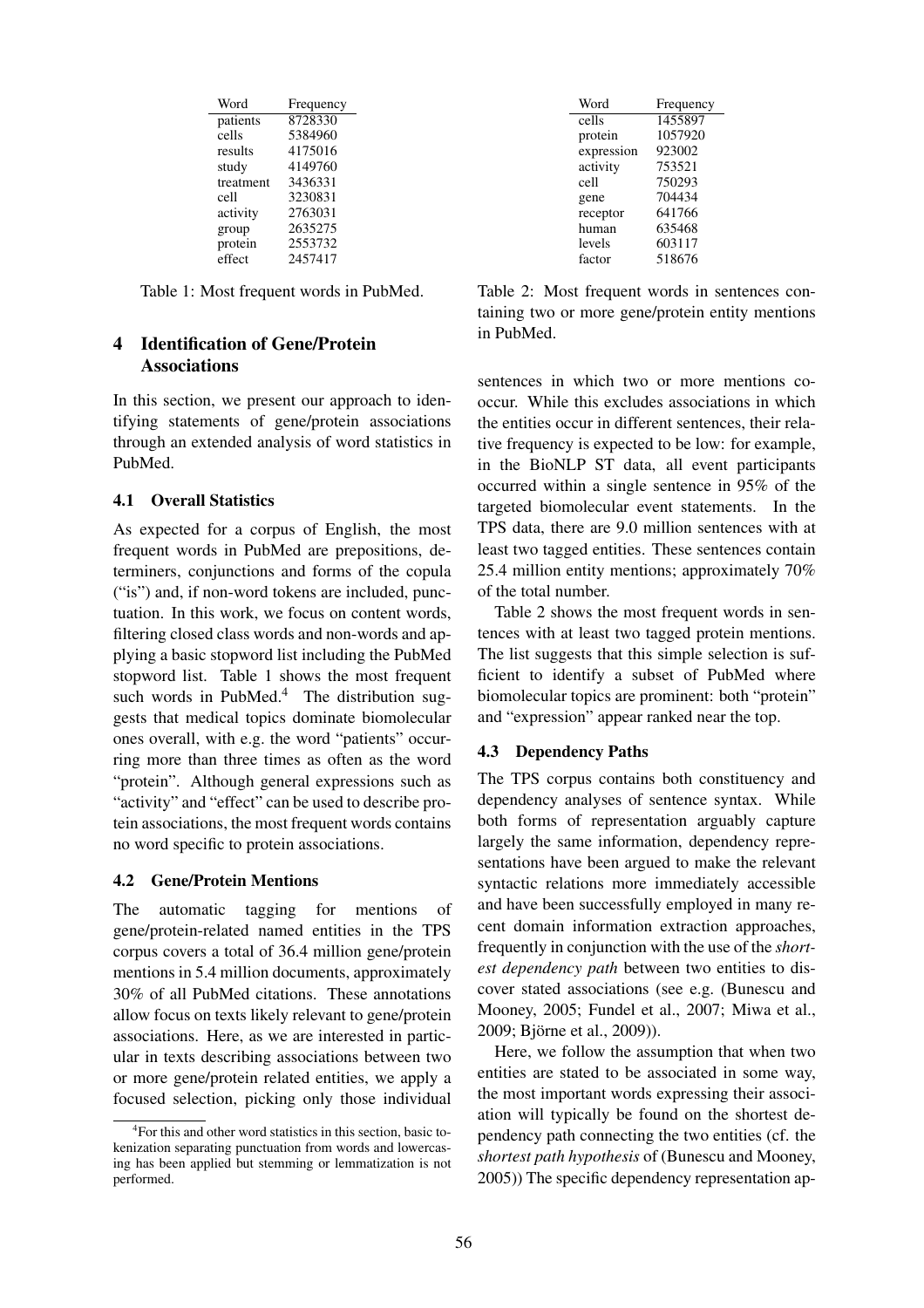| Word       | Frequency |
|------------|-----------|
| expression | 590810    |
| activity   | 470393    |
| levels     | 386130    |
| cells      | 349648    |
| activation | 240942    |
| induced    | 221177    |
| binding    | 153806    |
| mediated   | 129620    |
| effect     | 124948    |
| increased  | 124564    |

Table 3: Most frequent words on shortest dependency paths connecting two gene/protein entity mentions in PubMed.

plied here is the collapsed, coordination-processed variant of the Stanford representation, which is expressly oriented toward use in this type of information extraction approaches (de Marneffe and Manning, 2008). When extracting the shortest paths, we further avoid traversing coordinating conjunction dependencies  $(\text{conj})$  to assure that relevant words are not excluded in sentences involving coordination and that similar paths are extracted for all coordinated words (Figure 1).

$$
\begin{array}{c}\n\uparrow^{} + \stackrel{conj>}{cc>}\uparrow\\
p1 \text{ activates } p2 \text{ and } p3 \\
\uparrow^{} + \stackrel{dobj>}\uparrow^{conj>} \\
p1 \text{ activates } p2 \text{ and } p3\n\end{array}
$$

Figure 1: Variants of the SD representation. Basic SD above, collapsed, coordination-processed SD below.

The corpus contains 31.8 million pairs of gene/protein mentions co-occurring in a sentence, and a connecting shortest path could be extracted for 97% of these.<sup>5</sup> Table 3 shows the words most frequently occurring on these paths. This list again suggests an increased focus on words relating to gene/protein associations: *expression* is the most frequent word on the paths, and *binding* appears in the top-ranked words.

#### 4.4 Path probabilities

Entities often co-occur in text without any association being stated between them, but some shortest dependency path can be found connecting (nearly) all co-occurring entities. Distinguishing paths that

| Word            | $E_{w}$ |
|-----------------|---------|
| expression      | 68803.3 |
| activity        | 56372.9 |
| activation      | 43987.9 |
| binding         | 28989.3 |
| induced         | 24132.8 |
| phosphorylation | 22971.9 |
| binds           | 17757.0 |
| production      | 16893.2 |
| inhibited       | 15972.9 |
| inhibition      | 14546.0 |
|                 |         |

Table 4: Words ranked highest by  $E_w$ , the expected number of times they occur on shortest paths likely to express a gene/protein association.

state associations from those that do not could thus help identify words that are key to expressing those associations.

A wealth of approaches for distinguishing relevant paths from irrelevant ones have been proposed in the protein-protein interaction extraction literature, including rule-based, patternbased (hand-written and learned) and supervised classification-based methods (e.g. (Ding et al., 2003; Yakushiji et al., 2005; Rinaldi et al., 2006; Fundel et al., 2007; Sætre et al., 2007; Airola et al., 2008; Miwa et al., 2009)). However, writing explicit rules conflicts with our aim of discovering associations (and statements of associations) that we do not already know about, and application of standard supervised learning methods would similarly limit the scope of what can be extracted by the (known) training data.

Here, drawing on ideas from Open Information Extraction (Etzioni et al., 2008), we adopt a probabilistic approach using an "unlexicalized" machine learning method. We defer detailed description of the method to Section 5, now simply assuming a way to assign to each path  $p$  an (estimated) probability  $P(p)$  that the path expresses an association between the entities it connects. We make use of  $P(p)$  in two obvious ways to refine the pure frequency-based word rankings presented above: first, only count words when they occur on paths that have an estimated probability higher than a given threshold of being relevant, and second, replacing the "raw" word count with the expected number of times that word appears in a relevant path, informally  $E_w = \sum_{p:w \in p} P(p)$ .

Table 4 shows the top-ranked words by  $E_w$  as calculated using the method described below. The listing contains only words that are regularly used to express gene/protein associations, suggesting

<sup>&</sup>lt;sup>5</sup>Failures to extract a path were primarily due to clauselevel coordination (e.g. "we study  $\overrightarrow{P_1}$  and we find that  $P_1$  is ...") and, rarely, failures from the parser or the dependency conversion.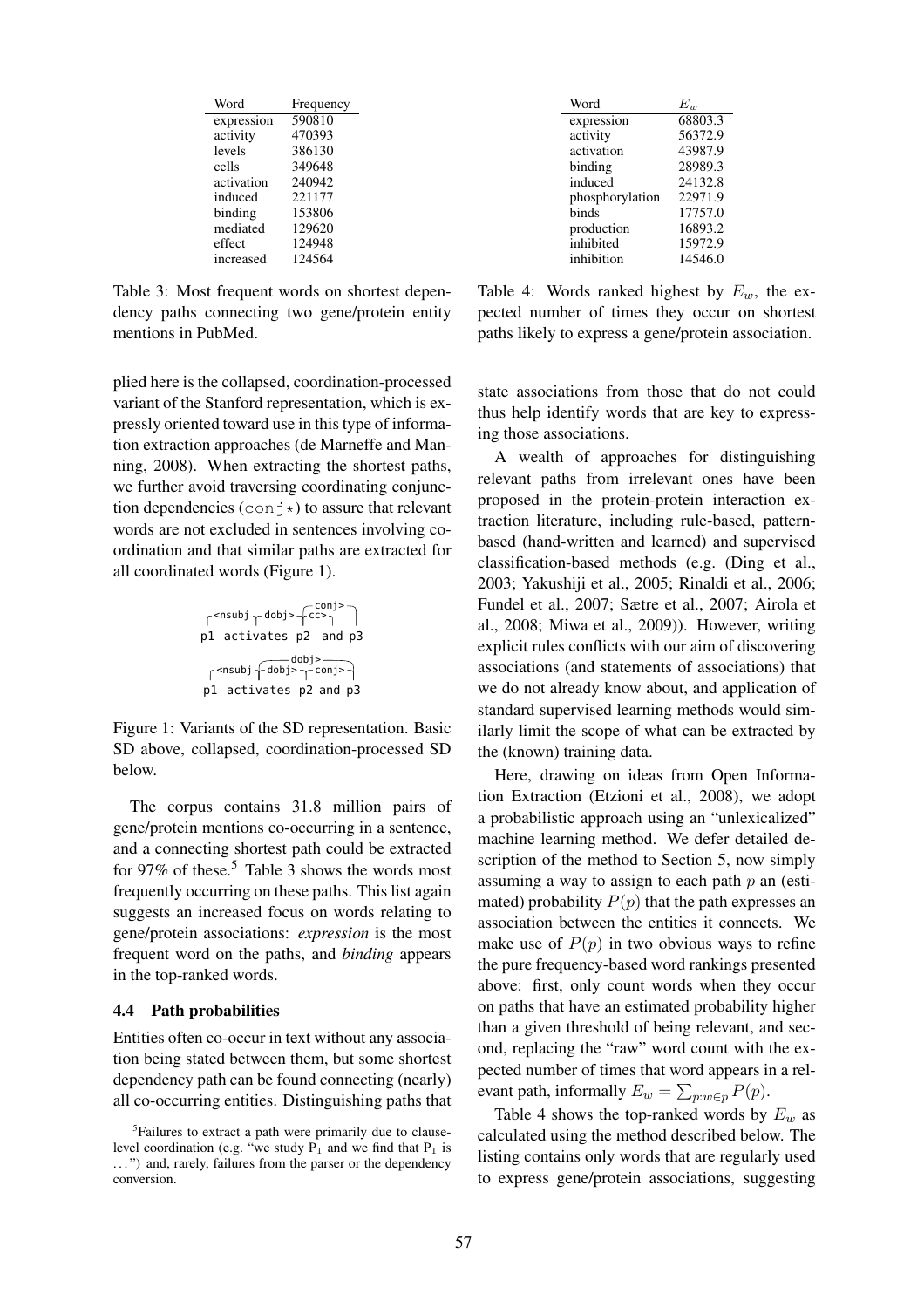that probabilistic ranking can allow clear focus on the targeted statements.

## 5 Machine Learning

We applied supervised machine learning to estimate the probability that a dependency path connecting gene/protein mentions expresses an association of these entities, training with "unlexicalized" features (Banko and Etzioni, 2008) to force the learning method to generalize and to learn based on the patterns of expression only.

# 5.1 Training Data

For training data, we could potentially draw from a wealth of corpus resources annotated for some form of association between genes/proteins, such as PPI corpora (see e.g. (Pyysalo et al., 2008)). However, as we are in particular interested in event extraction approaches, we chose to use the BioNLP ST data. This dataset also identifies the expressions stating the annotated events ("trigger words"), providing test material for the method.

As the BioNLP ST data does not explicitly identify *pairs* of entities that are stated to be associated, it was first necessary to derive a pairwise representation from the event representation. We applied a mapping similar to that introduced by (Heimonen et al., 2008) for deriving pairwise relations from the event-style annotations of the BioInfer corpus (Pyysalo et al., 2007): for each co-occurring entity pair, we identified all paths through event structures connecting the two entities. If these paths included at least one where the direction of causality was not reversed on the path, the pair was marked as a positive example of an association; otherwise it was marked negative. Finally, we interpreted the Equiv annotations identifying equivalent entity references in the data: any pair where entities are equivalent to those of at least one positive pair was marked positive (see Figure 2).

Finally, to make this pair data consistent with the TPS event spans, tokenization and other features, we aligned the entity annotations of the two corpora, mapping a BioNLP ST entity to a TPS entity if their spans matched or the source entity was entirely contained within the span of the candidate target entity. Unmatched entities were removed from the data. This processing was applied to the BioNLP ST training set, creating a corpus of 6889 entity pairs of which 1119 (16%) were marked as expressing an association (positive).



Figure 2: Reinterpreting BioNLP ST event structures as associated entity pairs. A positive pair is extracted for the proteins in a) but not in b) as they are not causally connected. In c), two positive pairs are extracted due to the equivalence relation.

# 5.2 Learning Method

We applied the libSVM Support Vector Machine implementation using probabilistic outputs (Chang and Lin, 2001). For training the classifier, we applied features derived only from the words and dependencies along the shortest path between any two entities. We first replaced each word marked as a gene/protein mention with a placeholder string and each other word with its part of speech tag, using the Penn tags included in TPS. We then derived a set of frequently used dependency path features from this representation (see e.g. (Airola et al., 2008; Van Landeghem et al., 2008; Miwa et al., 2009)): path length, path "tokens" (PoS/placeholder), dependency types on the path, and "token"/dependency 2-grams and 3-grams. Preliminary experiments using crossvalidation on the training data suggested performance was not sensitive to the details of the feature representation. The SVM regularization parameter was selected similarly, testing parameter values on the scale  $\dots$ ,  $2^{-1}$ ,  $2^0$ ,  $2^1$ ,  $\dots$  and selecting  $c = 2^{-3}$  for the final experiment.

The resulting classifier is intentionally weak, being trained to recognize not the specific properties of positive statements in its training set but rather their general characteristics. Development testing indicated an F-score and AUC of approximately 50% and 70%, substantially below the state of the art for the comparable PPI pair extraction task (Miwa et al., 2009).

## 5.3 Calculating  $E_w$

 $E_w$ , informally characterized as the expected number of times a word  $w$  occurs on a dependency path which is estimated to be likely to express a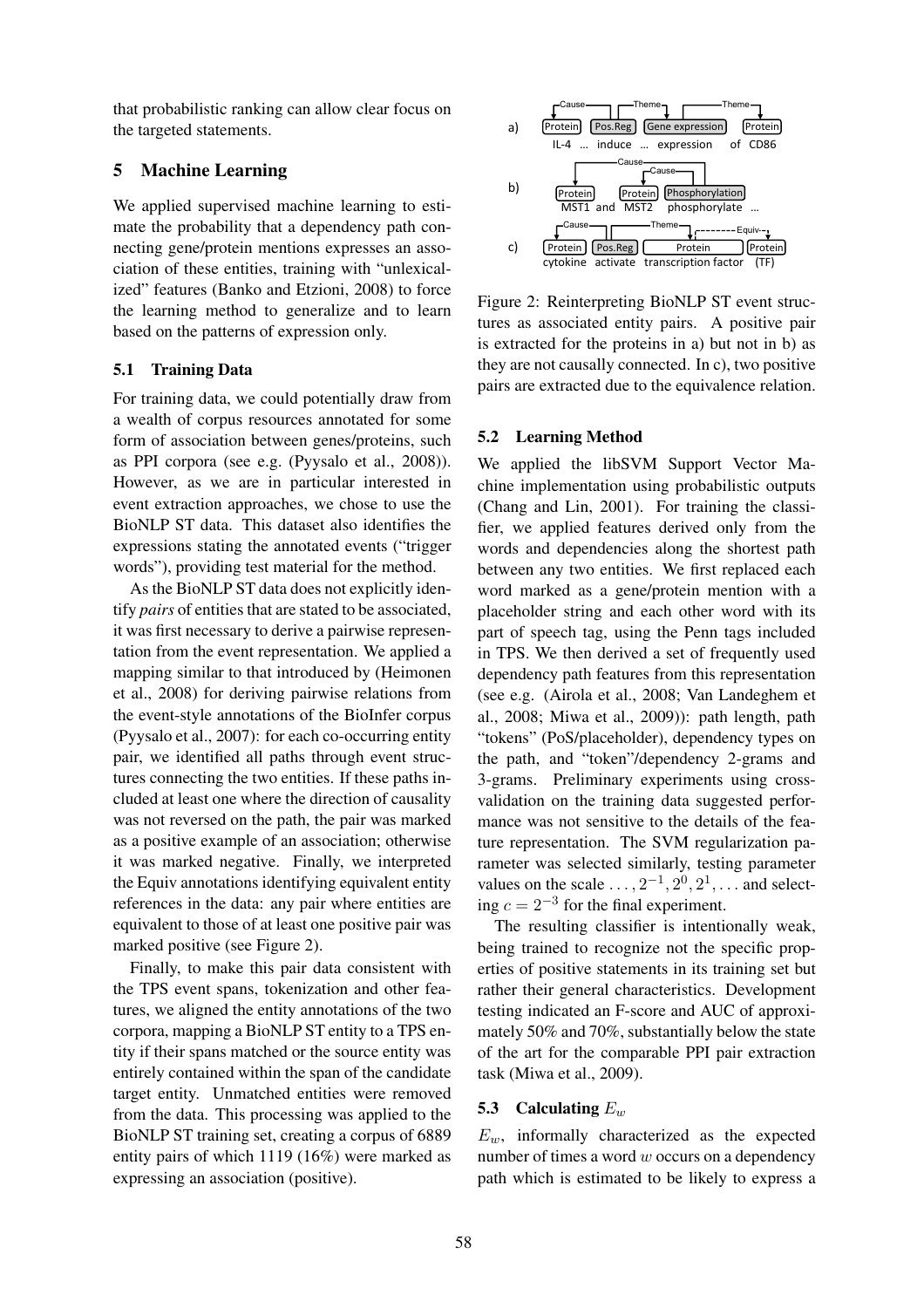gene/protein association, is central to the applied probabilistic ranking. In technical detail, we derived  $E_w$  as follows.

We first extracted all instances of shortest dependency paths connecting two genes/proteins. We then combined all paths sharing the same "unlexicalized" representation, giving a total of 6.8 million unique paths. To make storage and processing more feasible, we removed paths occurring only once in the entire corpus. This filtered out 6.0 million paths – 88% of the total number of unique paths – but due to the Zipfian properties of the distribution, the remaining 0.8 million unique paths account for 16.7 million occurrences, or 74% of the total occurrences. We thus do not expect this practically motivated filtering to fundamentally alter the basic statistical properties of the data.

Each path was then assigned the estimated probability  $P(p)$  using the probabilistic outputs of the SVM trained as described above. At this stage, we could potentially introduce a threshold parameter into the method defining a tradeoff between path quality and inclusiveness. However, as initial testing suggested the method to be relatively robust to the choice of cutoff, we simply take the obvious choice of defining as "likely positive" path any for which  $P(p) > 0.5$ . We then removed any path that did not meet this condition as not (likely) expressing an association, leaving 46437 unique unlexicalized paths (5.7% of the total) predicted to express gene/protein associations. Finally, each occurrence of a word  $w$  on one of these paths is assigned the path probability  $P(p)$ . In cases where words appear on multiple paths, they are simply assigned the maximum of the path probabilities.  $E_w$  is then the sum of these probabilities over the entire corpus.

#### 6 Evaluation

We first evaluated each of the word rankings discussed in Section 4 by comparing the ranked lists of words against the set of single words marked as trigger expressions in the BioNLP ST development data. These single-word triggers account for 92% of all trigger expressions marked in the data, and there are 343 unique triggers. Figure 3 shows precision/recall curves for each of the four rankings generated by the word frequency/expected value. The result supports the informal observations made through the top-ranked words in Ta-



Figure 3: Precision/recall curves of the four word rankings.

bles 1-4: the later approaches provide a much more relevant ranking for identifying words expressing associations.

We next performed a manual study of candidate words for stating gene/protein associations using the E<sup>w</sup> ranking. Here, we take as *known* any word for which the normalized, lemmatized form<sup>6</sup> matches that of any word appearing as a trigger expression in the BioNLP ST training or development test data. We then selected the words ranked highest by  $E_w$  that were not known, grouped by normalized and lemmatized form, and added for reference examples of frequent shortest dependency paths on which any of these words appear. These groups were evaluated by a PhD biologist with expertise in event annotation and basic understanding of the Stanford Dependency representation of syntax (TO), with instructions to mark as positive words that in contexts like those provided can be understood to express a gene/protein association, defined broadly as described in Section 2.

In total, 1200 candidate expressions were manually evaluated, of which 660 were judged to express an association. We then proceeded to manually cluster them by the type of association they would typically express. Following preliminary analysis, we performed a top-level division into three categories: events ("things that happen") involving gene/protein entities in their natural environment (55% of associations), "static" relations holding between the entities (28%), and experimental observations and manipulations that do not occur naturally (17%). We further grouped the new event statements into event classes using the

<sup>6</sup>Using the NLM LVG norm normalizer, available at http://lexsrv3.nlm.nih.gov/LexSysGroup/ Projects/lvg/2010/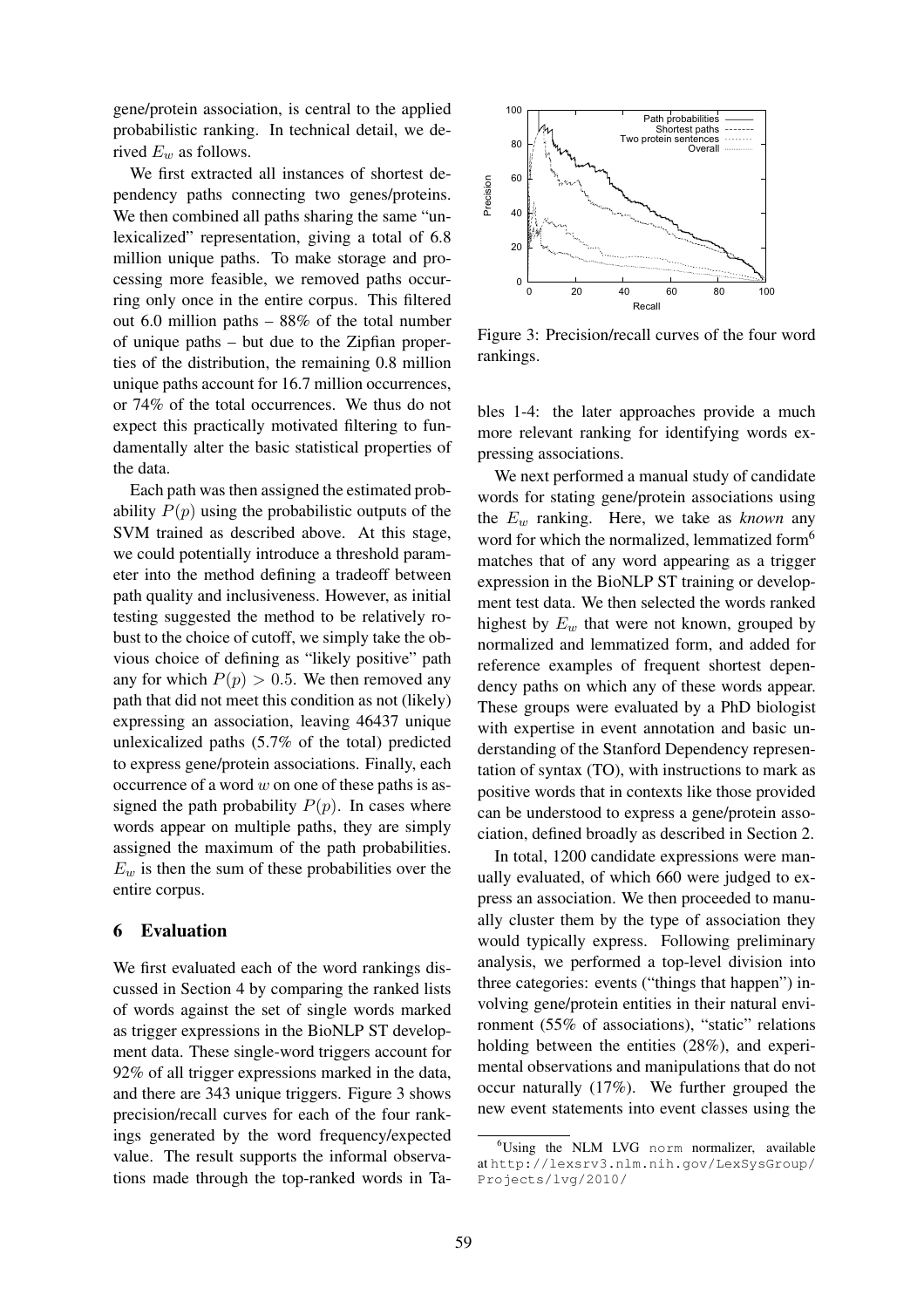

Figure 4: Organization of proposed new event classes into the GENIA ontology, with examples of expressions stating each type. New classes shown in dotted rectangles.

Gene Ontology (The Gene Ontology Consortium, 2000) for reference and identified event classes that were not previously included in the GENIA event ontology. This process suggested 18 event classes that were not previously considered in the GENIA ontology, shown in Figure 4 with a tentative proposal on how these classes could be organized into the GENIA ontology, with examples of identified words expressing each new event type.

Finally, to estimate the relative prominence of the known (i.e. BioNLP ST) expressions of associations in PubMed compared to those that were newly identified, we compared the E values of the unique lemmas, counted as the sum of  $E_w$  for words sharing the lemma. Figure 5 shows a plot of the values ranked from high to low  $E$ . The result was unexpected: the estimate suggests that even though the newly identified association words are drawn from PubMed without subdomain restrictions and include more than only event expressions, expressions of event-type associations us-



Figure 5: Comparison of estimated coverage of previously known and newly identified words expressing gene/protein associations. Note truncated ranges.

ing the previously known words are overall much more prominent in PubMed. Specifically, the total  $E$  value mass of all the newly identified associations (the area under the curve in Figure 5) is just 22% of that of the known events, and the mass of the newly identified events 37% of all the new associations; only 8% of that of the known events.

## 7 Discussion

We found that currently existing resources for event extraction are lacking in coverage of e.g. relatively rare but biologically important protein post-translational modifications and experimental outcomes that suggest (but do not state) causal connections. However, the statistical analysis suggests that resources already cover the clear majority of gene/protein events in PubMed, indicating that an annotation-based approach to extending coverage of event types (e.g. (Ohta et al., 2010)) may offer a realistic path to near-complete coverage of all major gene/protein events in the near future. With resources for static relation extraction (Pyysalo et al., 2009) this coverage could be further extended beyond event-type associations.

However, the approach to identifying gene/protein associations considered here is limited in a number of ways: it excludes associations stated across sentence boundaries, does not treat multi-word expressions as wholes, and only directly includes associations stated between exactly two entities. The approach is also fundamentally limited to associations expressed through specific words and thus blind to e.g. part-of relations implied by statements such as *CD14 Sp1-binding site*. Further, our estimate of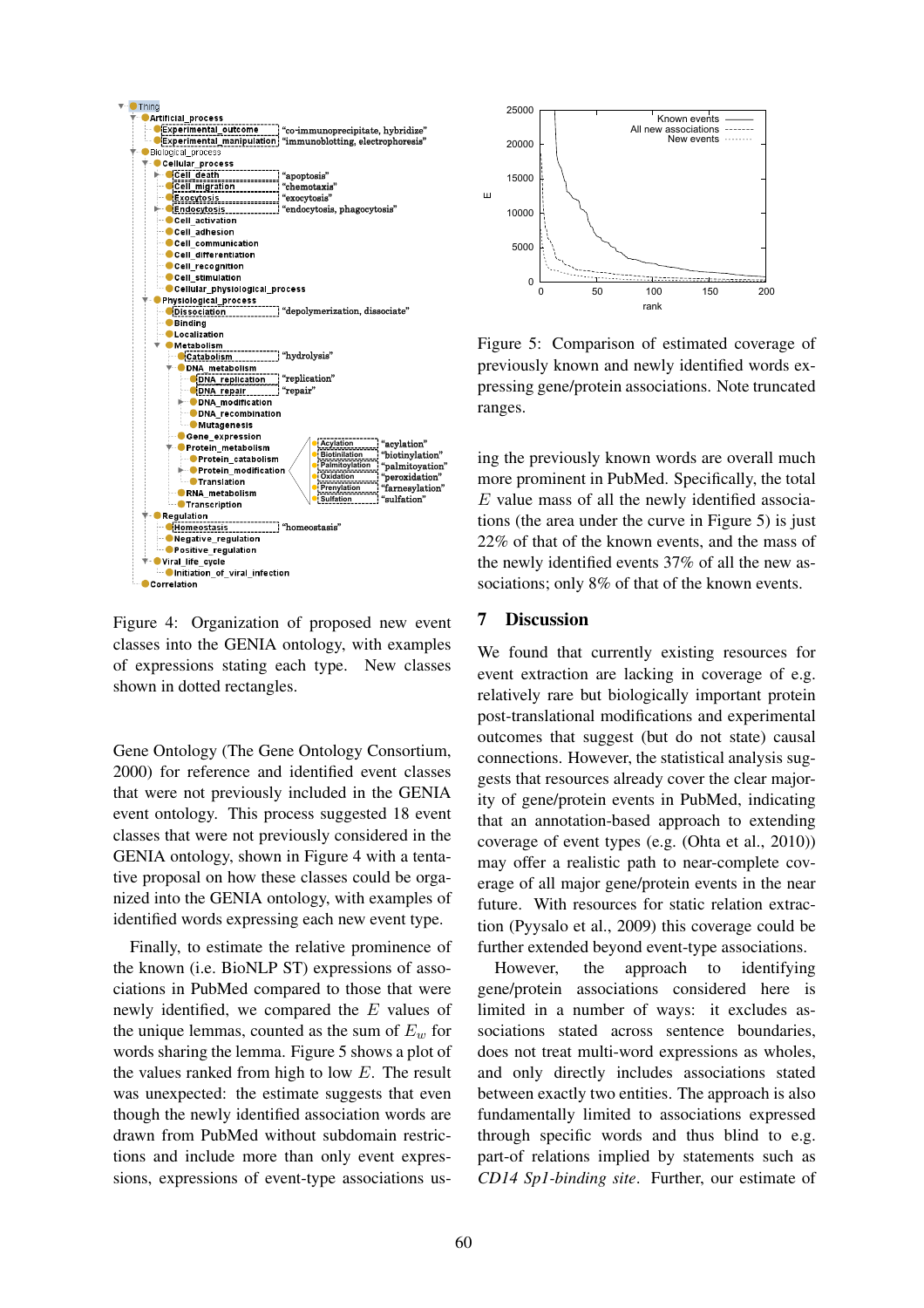overall association statement frequency ignored the "long tail" of the distribution, thus excluding rare expressions which may nevertheless add up to a not insignificant fraction of the total. These factors limit the reliability of the presented coverage estimates. Finally, it should be noted that while we have taken any expression of association for which even a single annotation exists as "known", the performance at which many of these association can be extracted in practice may be limited.

#### 8 Conclusions

We have presented an approach to discovering expressions of gene/protein associations from PubMed based on named entity co-occurrences, shortest dependency paths and an unlexicalized classifier to identify likely statements of gene/protein associations. Drawing on the automatically created full-PubMed annotations of the Turku PubMed-Scale (TPS) corpus and using the BioNLP'09 shared task data to define positive and negative examples of association statements, we distilled an initial set of over 30 million protein mentions into a set of 46,000 unique unlexicalized paths estimated likely to express gene/protein associations. These paths were then used to rank all words in PubMed by the expected number of times they are predicted to express such associations, and 1200 candidate association-expressing words not appearing in the BioNLP'09 shared task data evaluated manually. The study of these candidates suggested 18 new event classes for the GE-NIA ontology and indicated that the majority of statements of gene/protein associations not covered by currently available resources are not statements of biomolecular events but rather statements of static relations or experimental manipulation.

The event annotation of the GENIA corpus was originally designed to cover events discussed in publications on a limited subdomain of biomolecular science. It could thus be assumed that the event types and the specific statements annotated in GENIA would have only modest coverage of all gene/protein association types and statements in PubMed. However, our results suggest that even the BioNLP'09 shared task data, a subset of GENIA, may represent a clear majority of all gene/protein associations. However, this estimate of coverage is a first attempt and involves many uncertain factors and potential sources of error, calling for more research.

The data derived from TPS created in this study, including the shortest paths, their estimated probabilities, and the word lists ranked by probability of stating a gene/protein association are available for research purposes from from the GENIA project homepage http://www-tsujii.is. s.u-tokyo.ac.jp/GENIA.

## Acknowledgments

This work was supported by Grant-in-Aid for Specially Promoted Research (MEXT, Japan).

#### References

- Antti Airola, Sampo Pyysalo, Jari Bjorne, Tapio Pahikkala, Filip Ginter, and Tapio Salakoski. 2008. All-paths graph kernel for protein-protein interaction extraction with evaluation of cross-corpus learning. *BMC Bioinformatics*, 9(Suppl 11):S2.
- Sophia Ananiadou, Sampo Pyysalo, Jun'ichi Tsujii, and Douglas B. Kell. 2010. Event extraction for systems biology by text mining the literature. *Trends in Biotechnology*.
- Michele Banko and Oren Etzioni. 2008. The tradeoffs between open and traditional relation extraction. In *Proceedings of ACL-08: HLT*, pages 28–36.
- Jari Björne, Juho Heimonen, Filip Ginter, Antti Airola, Tapio Pahikkala, and Tapio Salakoski. 2009. Extracting complex biological events with rich graphbased feature sets. In *Proceedings of the BioNLP 2009 Shared Task*, pages 10–18.
- Jari Björne, Filip Ginter, Sampo Pyysalo, Jun'ichi Tsujii, and Tapio Salakoski. 2010a. Complex event extraction at PubMed scale. *Bioinformatics*, 26(12):i382–390.
- Jari Björne, Filip Ginter, Sampo Pyysalo, Jun'ichi Tsujii, and Tapio Salakoski. 2010b. Scaling up biomedical event extraction to the entire pubmed. In *Proceedings of BioNLP'10*, pages 28–36.
- Razvan C. Bunescu and Raymond J. Mooney. 2005. A shortest path dependency kernel for relation extraction. In *Proceedings of the conference on Human Language Technology and Empirical Methods in Natural Language Processing (HLT-EMNLP'05)*, pages 724–731.
- Chih-Chung Chang and Chih-Jen Lin, 2001. *LIBSVM: a library for support vector machines*.
- Eugene Charniak and Mark Johnson. 2005. Coarseto-fine n-best parsing and maxent discriminative reranking. In *Proceedings of ACL'05*, pages 173– 180.